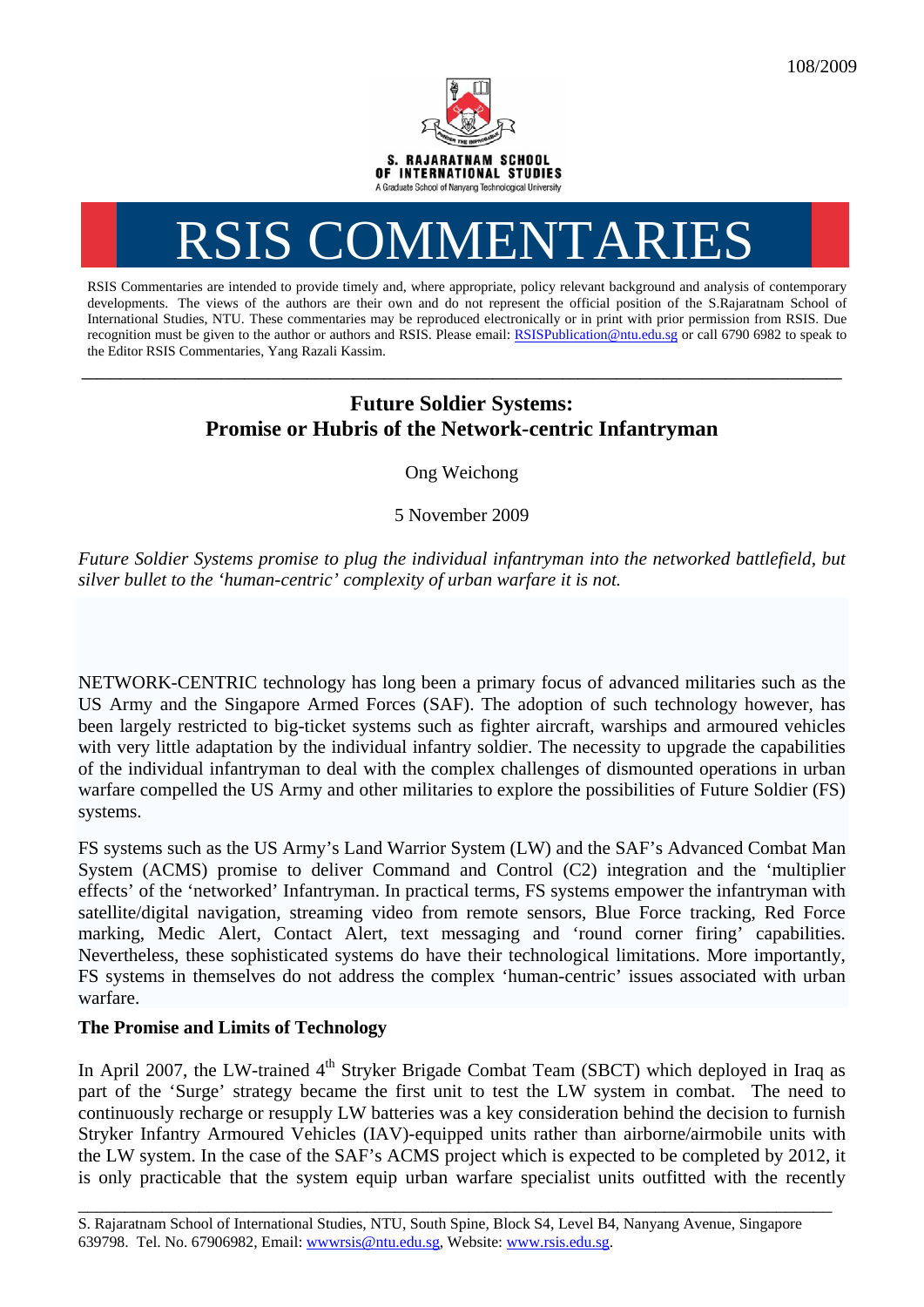acquired Terrex Infantry Carrier Vehicle (ICV). In short, successful deployment of battery-hungry FS systems is currently slaved to advanced IAVs and hinge upon solving the logistical challenge of sustained power supply.

Current FS systems tend to be 'tortoise-shells' that would barely let an infantryman 'drop and roll' with hare-like reflexes. Users of both the LW system and ACMS often found that their Helmet Mounted Displays (HMD) hindered movement and aiming. On top of reduced mobility, another common criticism is that the sheer weight of FS systems wears a soldier out thus leading to unnecessary casualties. In order for full-fledged FS systems to be practicable and cost-effective, a 'Revolution in Battery Affairs' that results in longer lasting, more miniaturised battery units and lighter loads must take place.

Managing costs has been a serious issue in the development of both the LW system and ACMS. In the case of the LW system, by the late 1990s, its cost had skyrocketed past the US\$85,000 per soldier mark. The LW programme was saved only when high-cost military-spec components were suitably replaced with cheaper commercial technologies. Likewise, cost management is also a major concern with the ACMS project. Indeed, putting the promise of the network-centric infantryman into action has proved to be more difficult and expensive than the prophets of network-centric warfare had imagined.

## **Enabling Mission Success or Inhibiting the Human-factor**

Urban warfare takes place in a complex human terrain of interlocking political, civil, social, religious, and military systems. Fighting the 'Three-Block-War', junior military leaders -Strategic Corporals of section/squad-sized units will increasingly find themselves in urban terrain where they have to engage with hostile, friendly and neutral forces within an amorphous and unpredictable space of a single building block. FS systems are intended to empower the Strategic Corporal with the necessary smart tools to make sense out of a hazy picture. In the hands of a less than strategic corporal with a 'kill them all' mentality however, such systems can prove to be a liability.

Magnification sights and round-corner aiming devices that make every infantryman a marksman can have the detrimental effect of removing the face-to-face element associated with infantry-type operations. In an urbanised 'Three-Block-War' environment, pixelised figures on an LCD screen does not tell the soldier if the targets are hostile, friendly or neutral. Knocking on doors and interacting with the local population does. As such, the introduction of push-button warfare to the infantryman threatens to remove the human interface – the essence of infantry operations. In short, FS sytems might provide the infantryman with smart tools, but they do not guarantee battlefield astuteness.

The US Army prides itself in having a highly motivated and ingenious corps of squad leaders. Critics of the LW system argue that what grunts need is the freedom and flexibility to innovate within mission orders (or *Auftragstaktik*) - not heavier loads and systems that encumber freedom of action. The SAF too is cognizant of the necessity to empower its small unit leaders (the Specialist Corps), but initiative at that level is often inhibited by a 'play-it-safe' culture that is deeply embedded in Singaporean society. The fielding of the ACMS in the SAF does create a more competent 'combat technician' out of the average infantryman, but that in itself is no wellspring of innovative ability.

Instead of empowering the Strategic Corporal, FS systems can have the opposite effect of encouraging 'Tactical Generals' to micro-manage. The plugging of 'salt of the earth' grunts into the networked battlefield may seem like a logical progression in the journey of military transformation. But current technological limitations, per unit cost of FS systems and potential of encumbering (physically and cognitively) rather than empowering infantrymen, do beg the all important question: Is it really necessary to network each and every individual rifleman?

*Ong Weichong is Associate Research Fellow with the S. Rajaratnam School of International Studies*